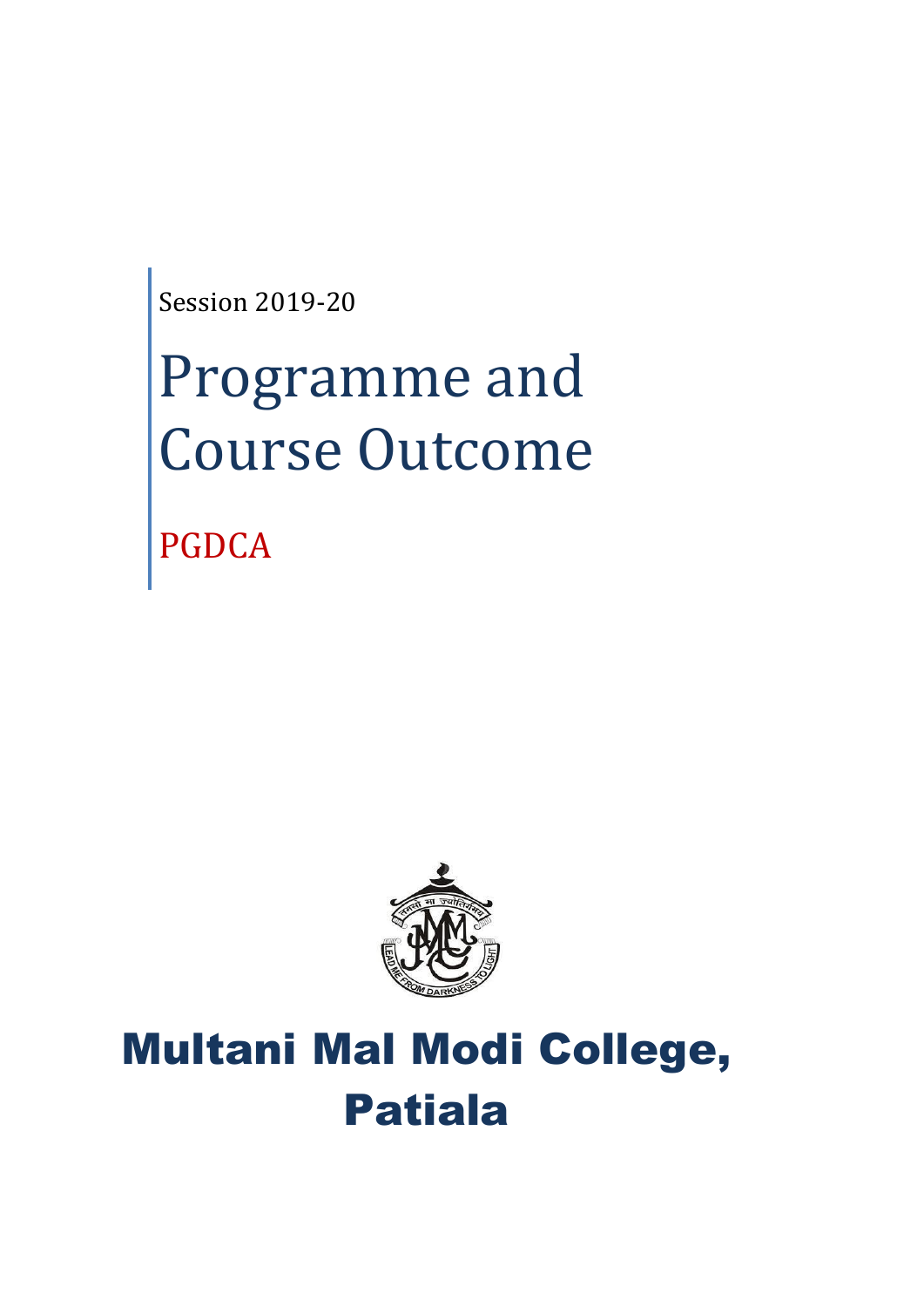## **Program Outcomes (POs)**

#### **After the completion of the program the learner will be able to**

**PO-1**: Make use of internet for searching and downloading information on web, sending or receive e-mails.

**PO-2**: Prepare presentation and perform computation on excel sheet.

**PO-3**: Handle windows and Linux operating system for general purpose applications and networking.

**PO-4**: Develop general purpose application based on C/C++ and HTML based languages.

**PO-5**: Perform various office activities on computer system such as installation of software, handling of printer and scanner, internet connection along with troubleshooting of system.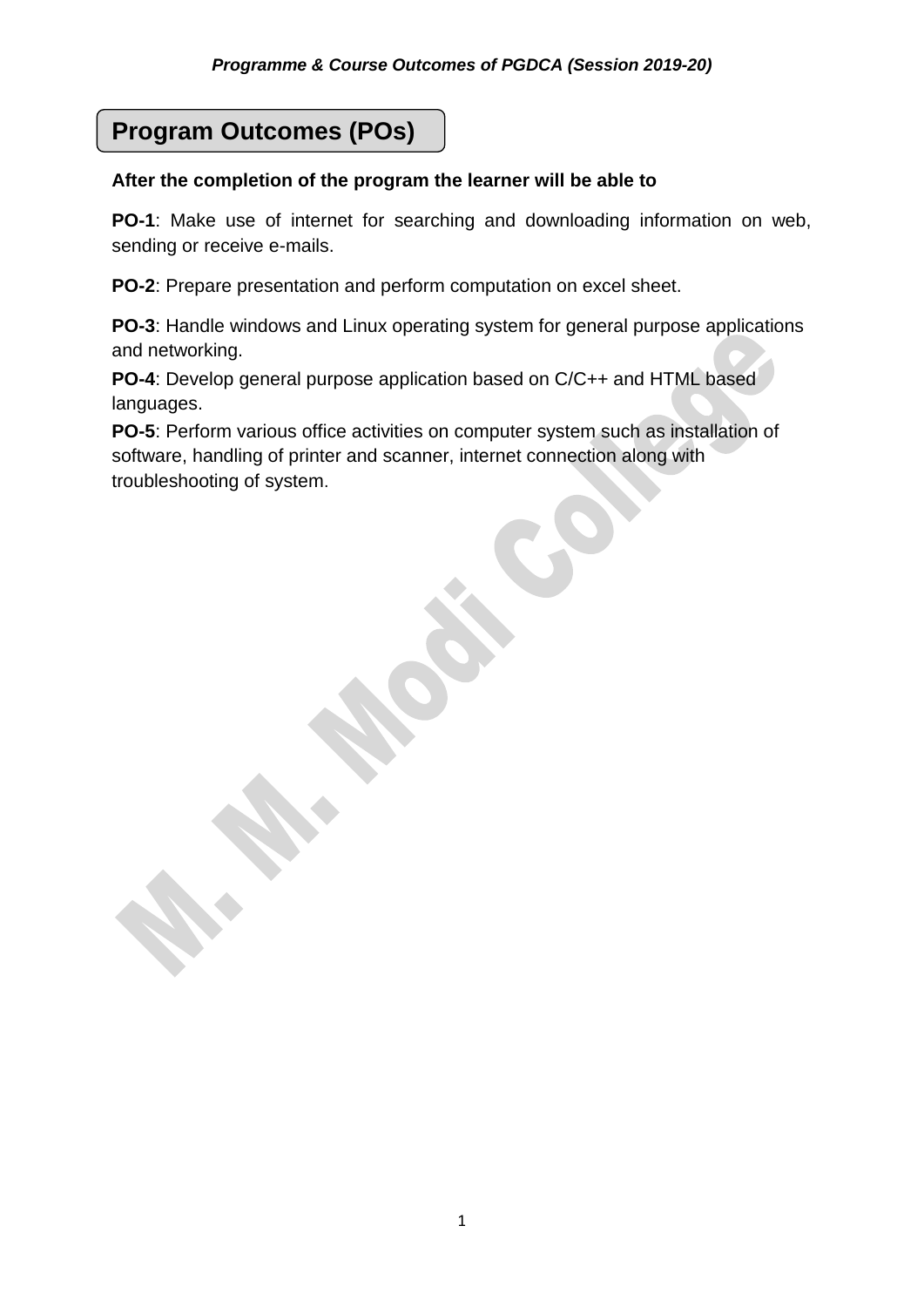### **Course Outcomes (COs)**

#### **PGDCA**

#### **Semester-1st**

| Code             | <b>Course</b>                                               |  |
|------------------|-------------------------------------------------------------|--|
| PGDCA-101        | <b>Fundamentals of Information Technology</b>               |  |
| PGDCA-102        | <b>Operating Systems</b>                                    |  |
| <b>PGDCA-103</b> | Problem Solving using C                                     |  |
| PGDCA-104        | Software Lab - I (Office Automation and Productivity Tools) |  |
| PGDCA-105        | Software Lab - II (Programming Fundamentals through C       |  |
|                  | Language)                                                   |  |

#### Semester-2<sup>nd</sup>

| Code      | <b>Course</b>                                      |
|-----------|----------------------------------------------------|
| PGDCA-201 | Database Management System                         |
| PGDCA-202 | Introduction to Computer Network, Internet and E-  |
|           | Commerce                                           |
| PGDCA-203 | Object-oriented Programming using C++              |
| PGDCA-204 | Software Lab - III (Web Designing, HTML and RDBMS) |
| PGDCA-205 | Software Lab - IV (C++ Programming)                |

#### **Program Outcome (PO)**

#### **After the completion of the program the learner will be able to**

**PO-1**: Make use of internet for searching and downloading information on web, sending or receive e-mails.

**PO-2**: Prepare presentation and perform computation on excel sheet.

**PO-3**: Handle windows and Linux operating system for general purpose applications and networking.

**PO-4**: Develop general purpose application based on C/C++ and HTML based languages.

**PO-5**: Perform various office activities on computer system such as installation of software, handling of printer and scanner, internet connection along with troubleshooting of system.

#### **PGDCA-101 Fundamentals of Information Technology & Software Lab – I (Office Automation and Productivity Tools) Upon the completion of the course the learner will be able to**

**PO-1**: Familiarization with the types of computer, peripheral devices, memory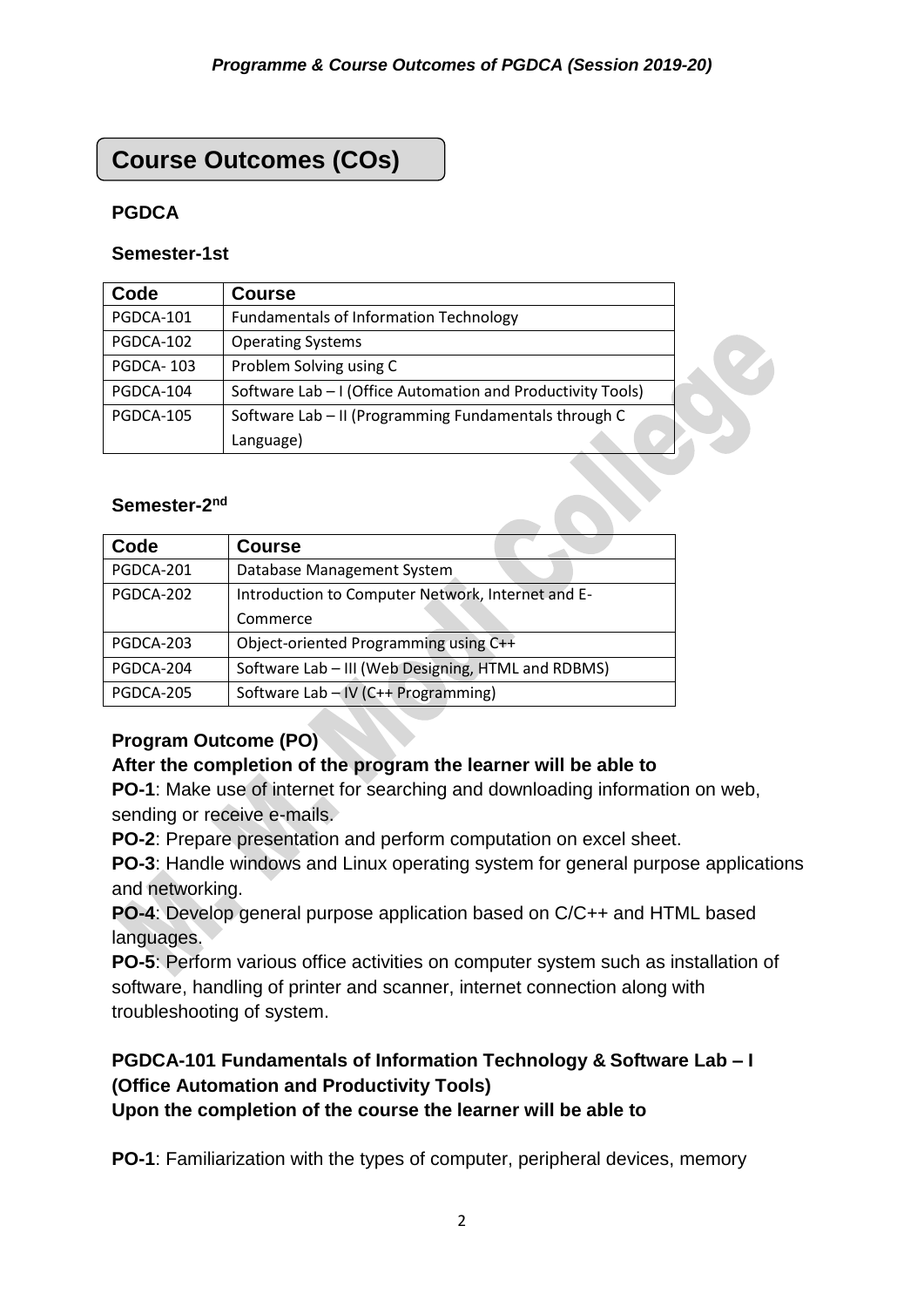management, multimedia and number system.

**PO-2**: Learn about working of various input and output devices.

**PO-3**: Learnt about binary number representation along with its operations.

**PO-4**: Understand theoretical framework of internet and associated application of the internet.

**PO-5**: Acquire the knowledge about the binary number representation along with its operations.

**PO-6**: Understand of the role of computers in business, education and society.

#### **PGDCA-102 Operating Systems**

#### **After the completion of the course the learner will be able to**

- **CO-1**: Understand various terminologies related to Operating system.
- **CO-2**: Learn the basic structure and organization of the file system.
- **CO-3**: Acquire knowledge about various process management and CPU scheduling.
- **CO-4**: Understand various features and application of windows operating system.
- **CO-5**: Learn about fundamentals of Linux operating system.
- **CO-6**: Acquire knowledge about various Linux commands.

#### **PGDCA-103 Problem Solving using C & Software Lab – II (Programming Fundamentals through C Language)**

#### **Upon the completion of the course the learner will be able to**

CO-1: Understand of various concepts of programming language.

- CO-2: Develop logics and analytical ability solve problem.
- CO-3: Learn about procedural programming using functions.
- CO-4: Acquired various flow control statements.
- CO-5: Learn about various storage classes along with user defined data types.
- CO-6: Acquire knowledge of file handling
- CO-7: Work with arrays of complex structure data types.
- CO-8: Understanding a concept of functional hierarchical code organization.

#### **PGDCA-201 Database Management System**

#### **Upon the completion of the course the learner will be able to**

**CO-1**: Familiarization with various features and applications of Database Management system.

**CO-2**: Acquire knowledge about database languages (DDL, DML, DCL)

**CO-3**: Learn how to design a database by using different data models.

**CO-4**: Understand the database handling during execution of the transactions along with concurrent access.

**CO-5**: Ability to perform various types of SQL queries.

**CO-6**: Able to design a good database using normalization, decomposition and functional dependency